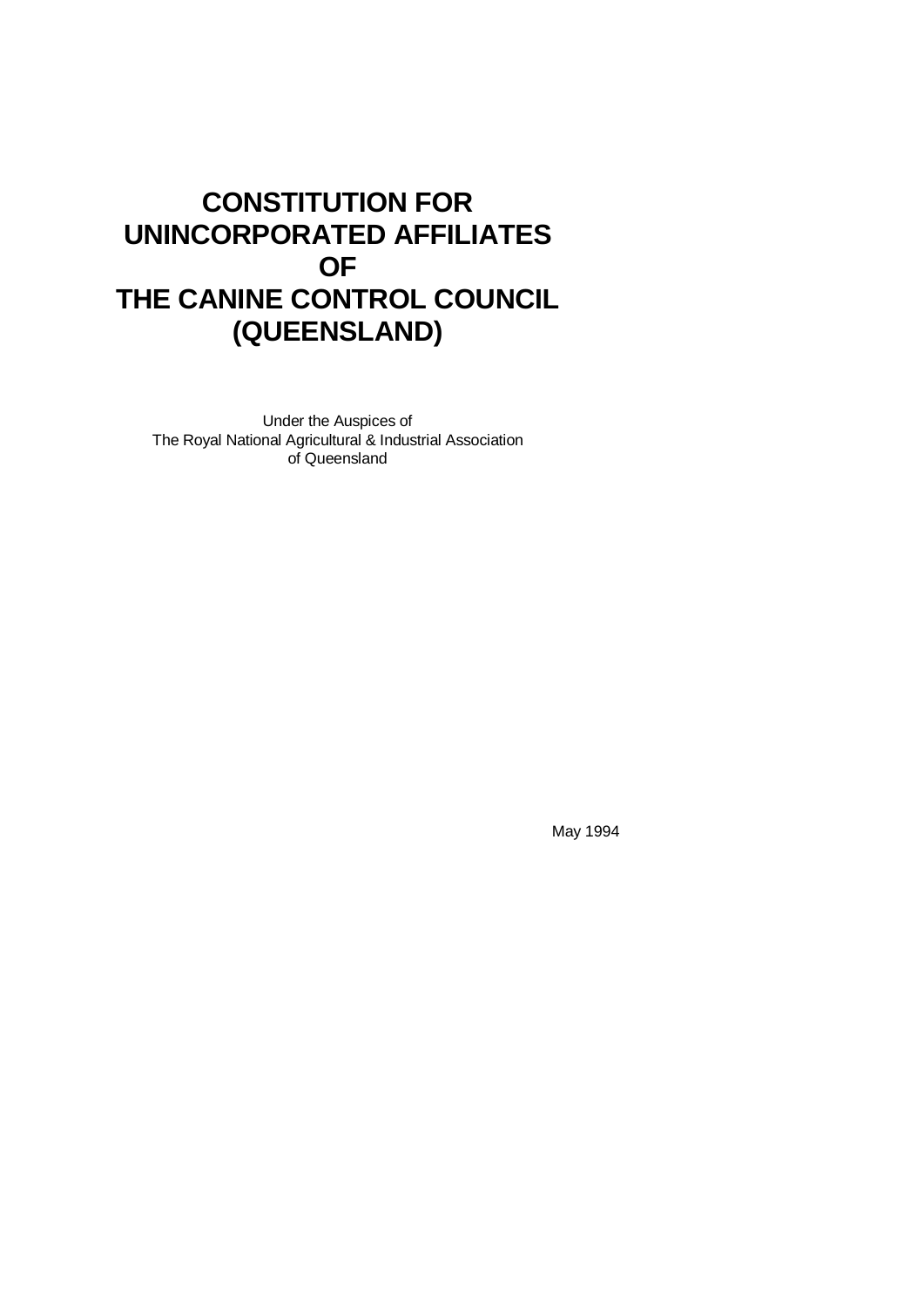This Constitution supersedes all previous published Constitutions for Affiliates (unincorporated)

> This Constitution is issued in May 1994.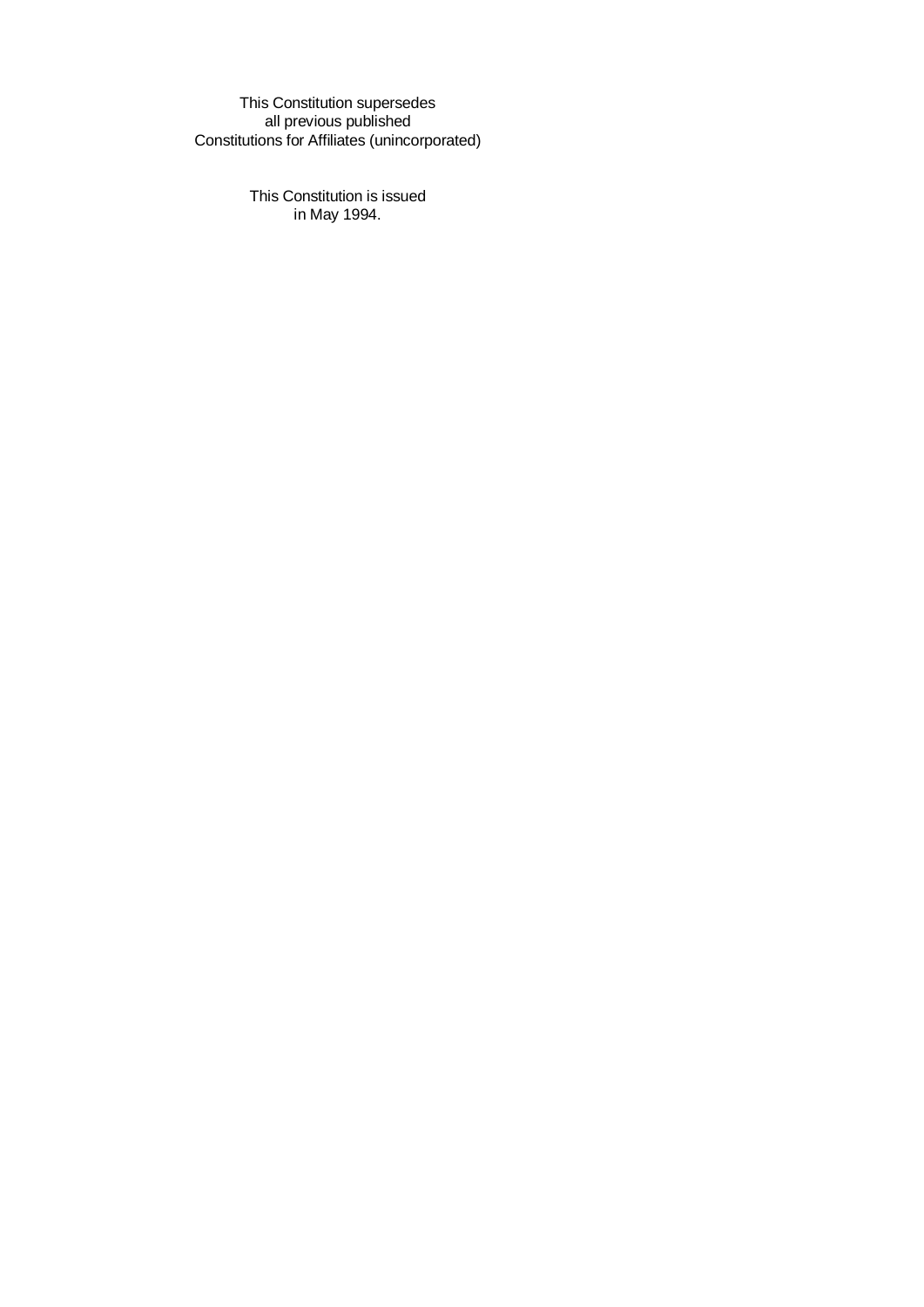## CONSTITUTION OF AFFILIATES

- 1. There is hereby constituted a Canine Affiliate with a Constitution and membership as herein provided which is herein called "the Affiliate".
- 2. The name of this Affiliate shall be

# DEFINITIONS

3. "**Application for Membership**" includes application for re-admission to membership.

"**Body**" means where the context reasonably admits a Club, Society, Association or group of persons.

- "**C.C.C.**" means the Canine Control Council (Queensland).
- "**Clause**" means a provision of the Constitution and where the context so admits includes a paragraph or sub-paragraph thereof.
- "**Club**" means a Canine Club, Canine Society or Canine Association which has been recognised by the C.C.C.

## "**Committee**" - SEE MANAGEMENT COMMITTEE

"**Constitution**" means the Constitution for time being of the affiliate.

- "**Dual Member**" means one of any two members of the one family resident at the same address or one of any two of the persons who are partners in the conduct of a kennel having a kennel prefix in their joint names registered with the Control who has been admitted with the other of such persons as a Dual Member of the Affiliate.
- "**Exhibition**" includes any Championship Show, Open Show, Parade, Field Trial, Obedience Trial, Obedience Sweepstake, Tracking Trial, Agility Trial, Puppy Match or other Canine Show.
- "**Financial Member**" means a member of the Affiliate who shall not be in default in the payment of his/her annual subscription or other monies payable by him/her in accordance with the Constitution. "Unfinancial Member" shall have the opposite meaning.

"**Financial Year**" means the financial year of the Affiliate as defined by Clause 64.

"**Honorary Member**" means a person who, upon the recommendations of the Management Committee or upon a written nomination signed by not less than five members is elected by a resolution passed in General Meeting by a majority of not less than three-fourths of the Members voting in person thereat as an Honorary Member for such period as may be so determined and who in the opinion of such Meeting has rendered outstanding services to the Canine Fancy or to the Affiliate or for other good and sufficient reason and who need not comply with the provisions of Clause 6 and shall in addition have the rights and privileges of a financial member but shall not be entitled to vote at General Meetings or hold office.

"**Junior Member**" means a person under the age of sixteen years who has been admitted as a member of the Affiliate and who shall not be entitled to hold office or to vote at a General Meeting of the Affiliate but shall otherwise be entitled to enjoy all other privileges of membership.

"**Life Member**" means a member who has been admitted to the Affiliate as a member for life for meritorious and conspicuous continuous service to the Affiliate over a period of at least six years. The Management Committee may nominate a member for Life Membership to the Annual General Meetings. To be successful the nominee must obtain at least a three-fourths majority vote of members present, Only one Life Membership may be granted in any one year. Under special circumstances the C.C.C. may upon application approve a waiver of this Clause. Life Members are eligible for election to office and have full voting rights.

"**Management Committee**" includes Office Bearers unless the Constitution specifically provides otherwise.

"**Member**" means a person who has been admitted as an ordinary or dual or life member of the Affiliate and where the context otherwise so admits, shall include a person admitted to any other category of membership and the word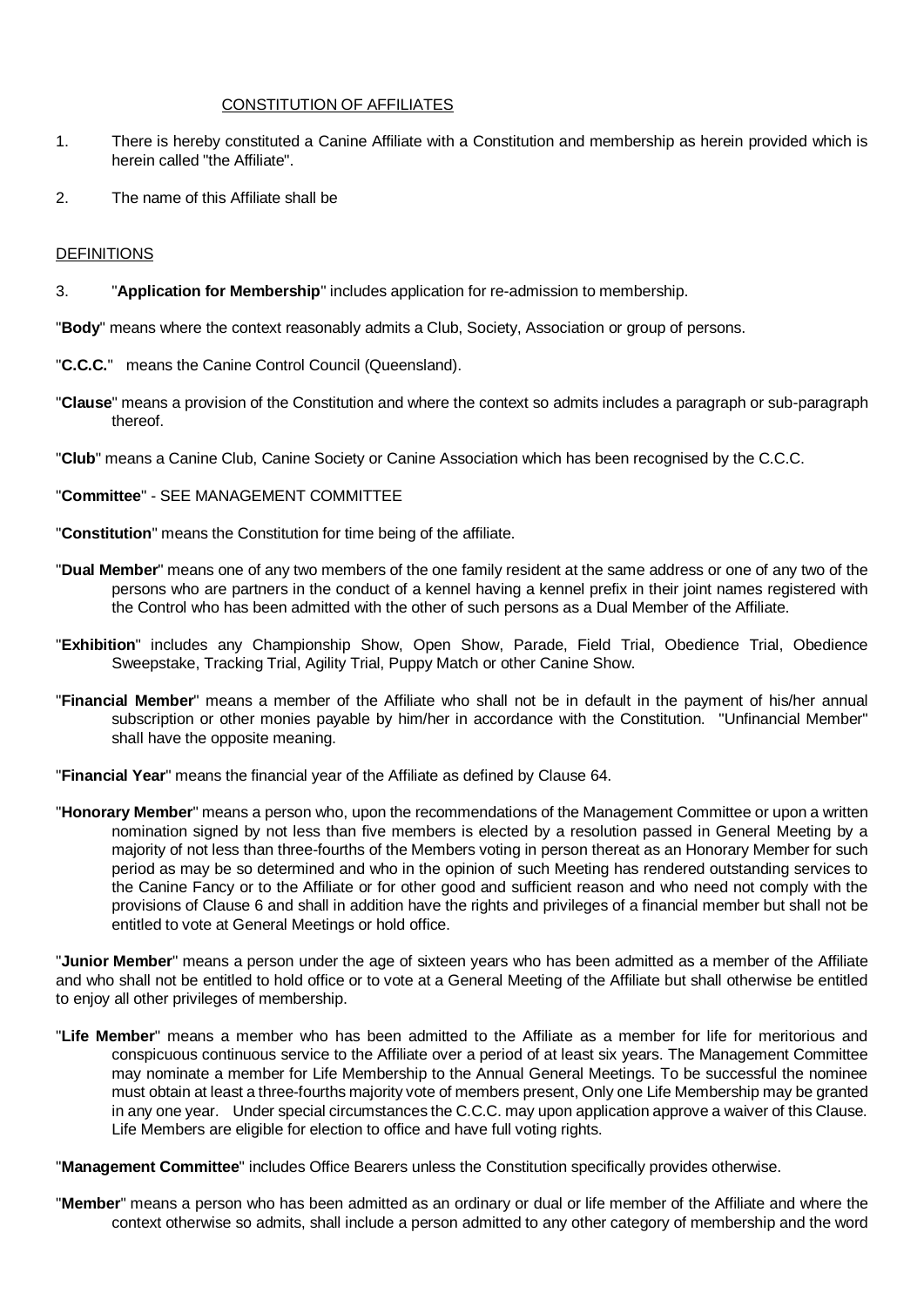"Member", where the context so admits, shall mean and include persons who have been admitted to any category of membership.

- "**Office**" means the Office of the Affiliate, and shall be a place as determined from time to time at which the records of the Affiliate are to be kept.
- "**Office Bearers**" means the President, Vice-Presidents, Treasurer and Secretary or such other nominated positions as referred to in Clause 23 of this Constitution for the time being of the Affiliate.
- "**Period of Membership**", in relation to a member, denotes the twelve months terminating at midnight on the last day of the financial year (see Clause 64) for which such member is for the time being elected or admitted to membership of the Affiliate or such portion of that term during which his/her membership continues.
- "**Person**", where the context reasonably permits, includes an individual, a partnership, or any other legal entity.
- "**Registered**", when used in connection with dogs, means registered with the C.C.C., in either the General Register or Special Register.
- "**Secretary**" means the Honorary Secretary or Secretary of the Affiliate, and where the context reasonably permits, includes the Assistant Secretary and any other person for the time being appointed by the Management Committee to exercise the functions of the Secretary.
- "**Writing**" includes printing and photocopying and any other like recognised means of communication or of reproducing words in visible form.
- Words used in this Constitution where the context reasonably permits shall have the same meaning as the definition thereof, as set forth in the Rules and Regulations of the Canine Control Council (Queensland).
- Words importing the male gender shall, where the context reasonably permits, include the female and neuter gender and the singular number and shall include the plural number.

#### **OBJECTS**

- 4. The objects of the Affiliate are:-
- NOTE: Objects a b c & d are obligatory to Clubs Affiliated with the C.C.C.(Qld). Delete Objects (e) to (p) that are not applicable to your Club.
- (a) to continue affiliation with the Canine Control Council (Qld);
- (b) to promote and encourage the breeding of pure bred dogs;
- (c) to promote and raise the standards and exhibition of pure bred dogs;
- (d) to foster, promote and protect the interests of exhibitors of pure bred dogs at exhibitions;
- (e) to promote the holding of exhibitions and to conduct exhibitions and/or promote obedience training.
- (f) to collect, verify and publish information relating to dogs and the breeding and exhibition of pure bred dogs;
- (g) to educate and encourage members, breeders and judges to abide by the requirements and standards approved by the Canine Control Council (Queensland) for the conduct of exhibitions.
- (h) to promote good fellowship and sportsmanship amongst members and those participating in or attending at exhibitions
- (i) to inform members of and make known to them the laws and regulations of the State relating to the ownership and care of dogs, and the responsibility of owners for the conduct and actions of their dogs;
- (j) to hold functions and lectures relating to dogs and to the objects of the Affiliate generally;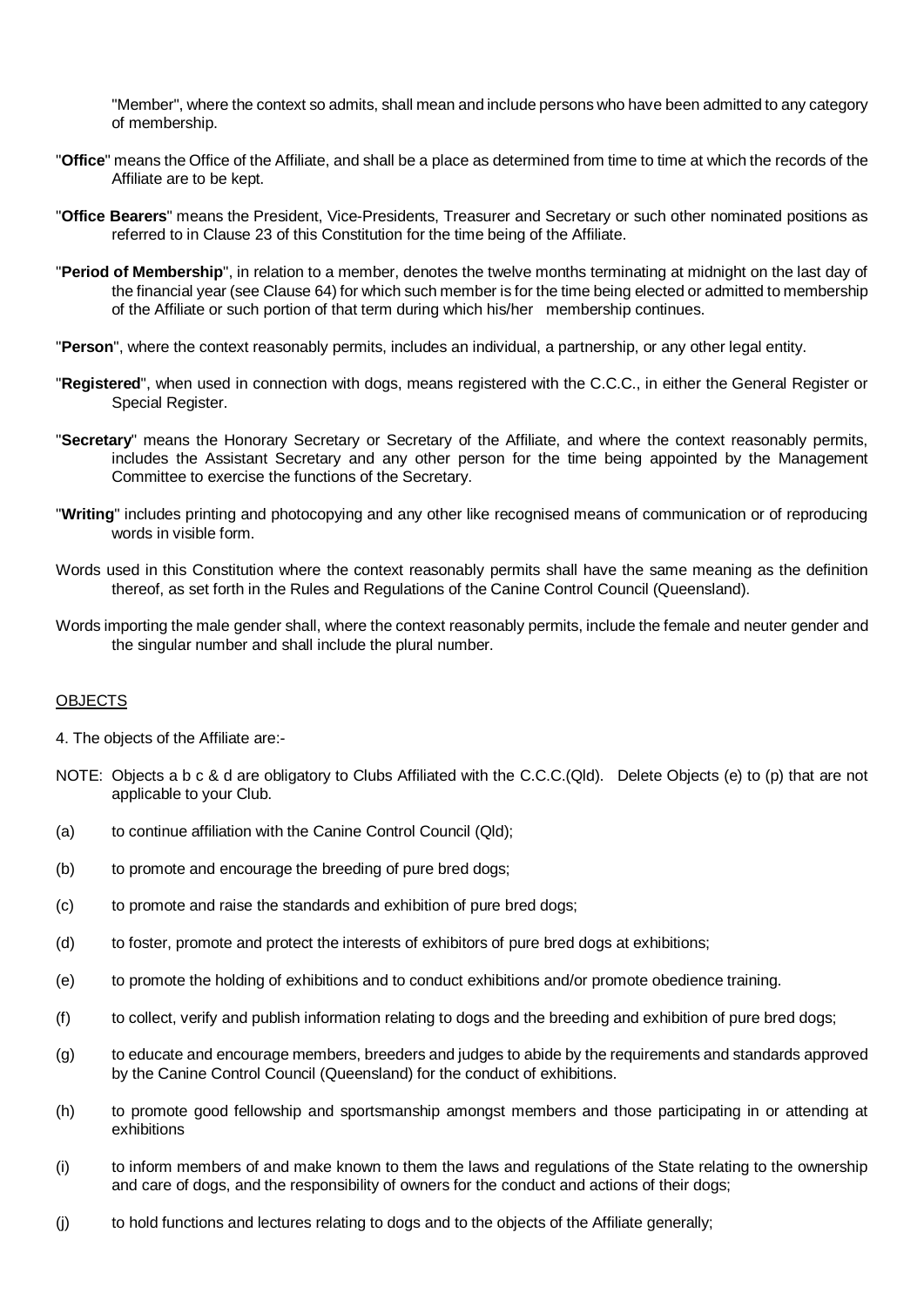- (k) to provide awards and donate prizes for competition at exhibitions and for the competition by breeders and exhibitors of dogs;
- (l) to foster relations with other Affiliates and bodies having similar aims;
- (m) to promote and assist worthy causes, as agreed at a General Meeting of the members of the Affiliate;
- (n) to invest the funds of the Affiliate not immediately required in such manner as the Members or the Management Committee in lieu thereof shall determine;
- (o) to purchase, hire, lease, etc.,,and do such things as are conducive or incidental to promoting and achieving the objects of the Affiliate;
- (p) to carry on such other activities or promote or encourage interest in the breeding, upkeep and training of and the general well-being and improvement of pure bred dogs and to do all such other things as may be necessary or conducive to carrying out the objects of the Affiliate.

## AFFILIATION WITH THE CANINE CONTROL COUNCIL (QUEENSLAND)

- 5A. The Club if not affiliated shall apply to become affiliated with the C.C.C. and if affiliated shall be eligible to apply for permission to conduct authorised exhibitions.
- 5B. So long as the club is an Affiliate of the C.C.C.,, every member whether a member of the C.C.C. or not, shall be deemed to have agreed with the C.C.C.,to be bound by the Rules and Regulations of the C.C.C., for the time being in force, so far as the same shall relate to him/her.

#### MEMBERSHIP

6. Any person owning a pure bred dog or interested in any of the activities referred to in the objects of the Affiliate shall be eligible to apply for membership.

## CLASSIFICATION OF MEMBERS

- 7. Membership of the Affiliate may be divided into the following categories (see Clause 3). Each class of membership shall be unlimited in numbers:
- (a) Member (Ordinary);
- (b) Dual Member;
- (c) Life Member;
- (d) Honorary Member;
- (e) Junior Member;
- and every person admitted and/or elected to membership shall be and be deemed for all purposes to have agreed to be bound by the Rules and Regulations of the C.C.C. and the Constitution of the Affiliate for the time being in force.

## ROLL OF MEMBERS

- 8A. A roll of members shall be kept by the Affiliate and shall contain the name and address and the date of admission to, and the category of, membership of each Member. This roll shall be renewed annually.
- 8B. The roll of members shall be kept at the office of the Affiliate and shall be made available by the Secretary for inspection by members at all reasonable times.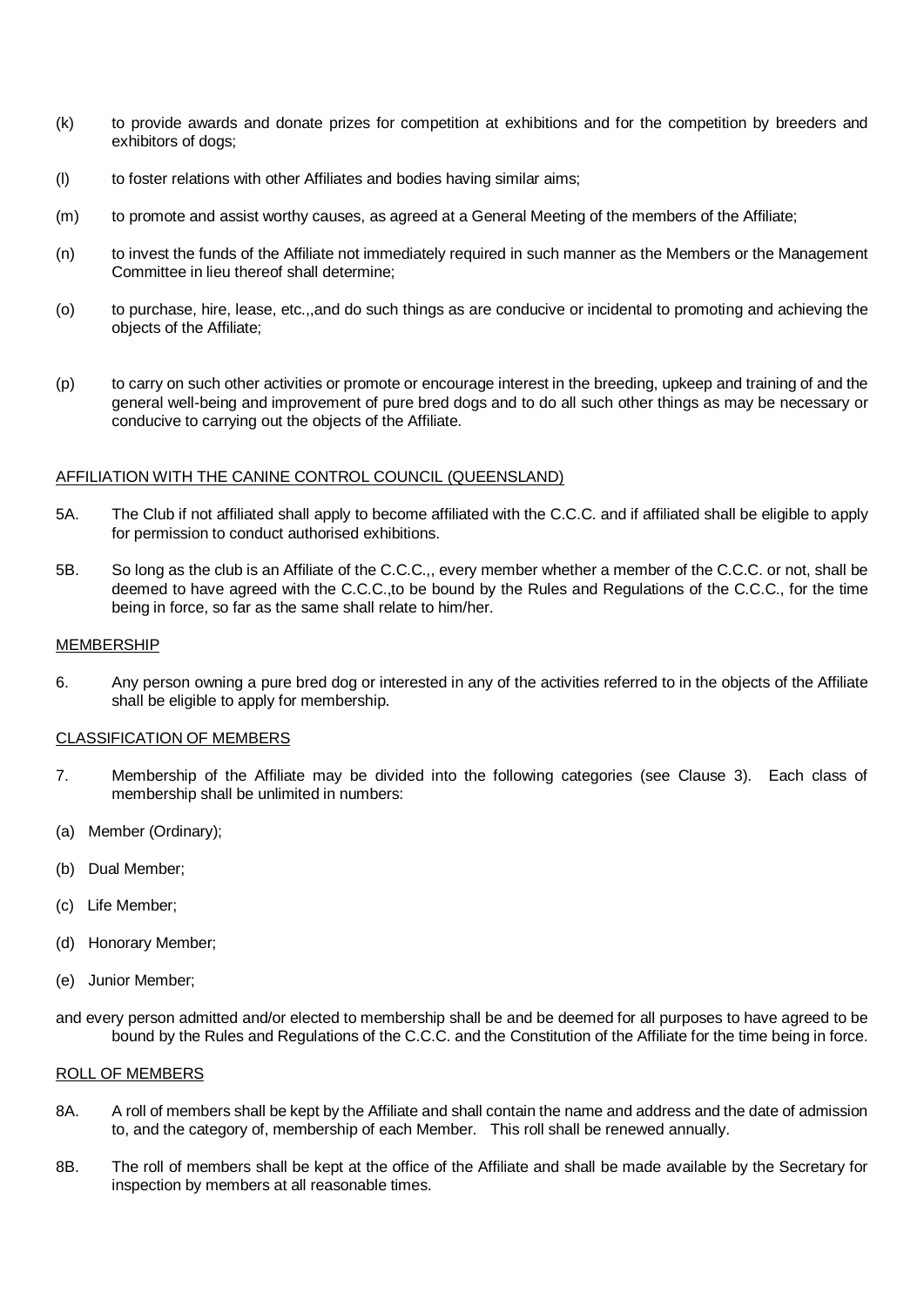## APPLICATION FOR MEMBERSHIP

- 9. An application for membership shall be in such form as the Committee may from time to time prescribe and shall be signed by the applicant and accompanied by the prescribed fees.
- 10. The Secretary shall submit such application to the next General Meeting of the Club, where the matter shall be decided by majority vote.
- 11. A member may, up to and including the date but prior to the start of the Annual General Meeting, make application to the Club for re-admission as a member to his/her category of membership upon payment of his annual subscription and shall be deemed for all purposes to have been re-admitted as such a member.

# TERMINATION OF PERIOD OF MEMBERSHIP

- 12. A member shall cease ipso facto to be a member of the Affiliate:
- (a) upon the termination of his/her period of membership (whether by effluxion of time or otherwise), unless he/she shall be re-admitted pursuant to Clause 11 as a member of the Affiliate for a further period of membership;
- (b) if he/she resigns by notice in writing addressed to the Secretary;
- (c) if he/she shall die;
- (d) if his/her annual subscription for the forthcoming financial year has not been paid in accordance with Clause 11;
- (e) if pursuant to the Constitution he/she shall be expelled from the Affiliate;
- (f) if he/she is disqualified or suspended by the C.C.C. for any period for which he/she is suspended or disqualified:
- (g) should any person cease to be a member of the Affiliate for any reason whatsoever, he/she shall not be entitled to any return of his/her membership fee or any part thereof, or any portion of the assets of the Affiliate.

# ANNUAL SUBSCRIPTION AND JOINING FEE

13. Subject to Notice of Motion first being given by resolution of the Management Committee, the members, in General Meeting at any time and from time to time may fix the amount of the annual subscription payable by each category of membership and, may in like manner determine that a membership joining fee shall be paid and the amount thereof.

#### PRIVILEGES OF MEMBERSHIP

- 14. Subject to the restrictions and limitations prescribed by or pursuant to the Constitution, the privileges of a member shall be:
- (a) upon application and payment of the prescribed fee (if any) to the Secretary, to receive a copy of the Constitution of the Affiliate;
- (b) the right to attend and vote at all General Meetings of the Affiliate, subject to the conditions of Clause 61(b) and 61(c);
- (c) to submit himself/herself as a candidate for any Office of the Affiliate subject to the conditions of Clause 61(b) and 61(c);
- (d) to receive any publication issued by the Affiliate, upon the payment of the prescribed fee (if any);
- (e) to compete for prizes (including trophies) available for members of the Affiliate when exhibiting or competing at any exhibition conducted by the Affiliate.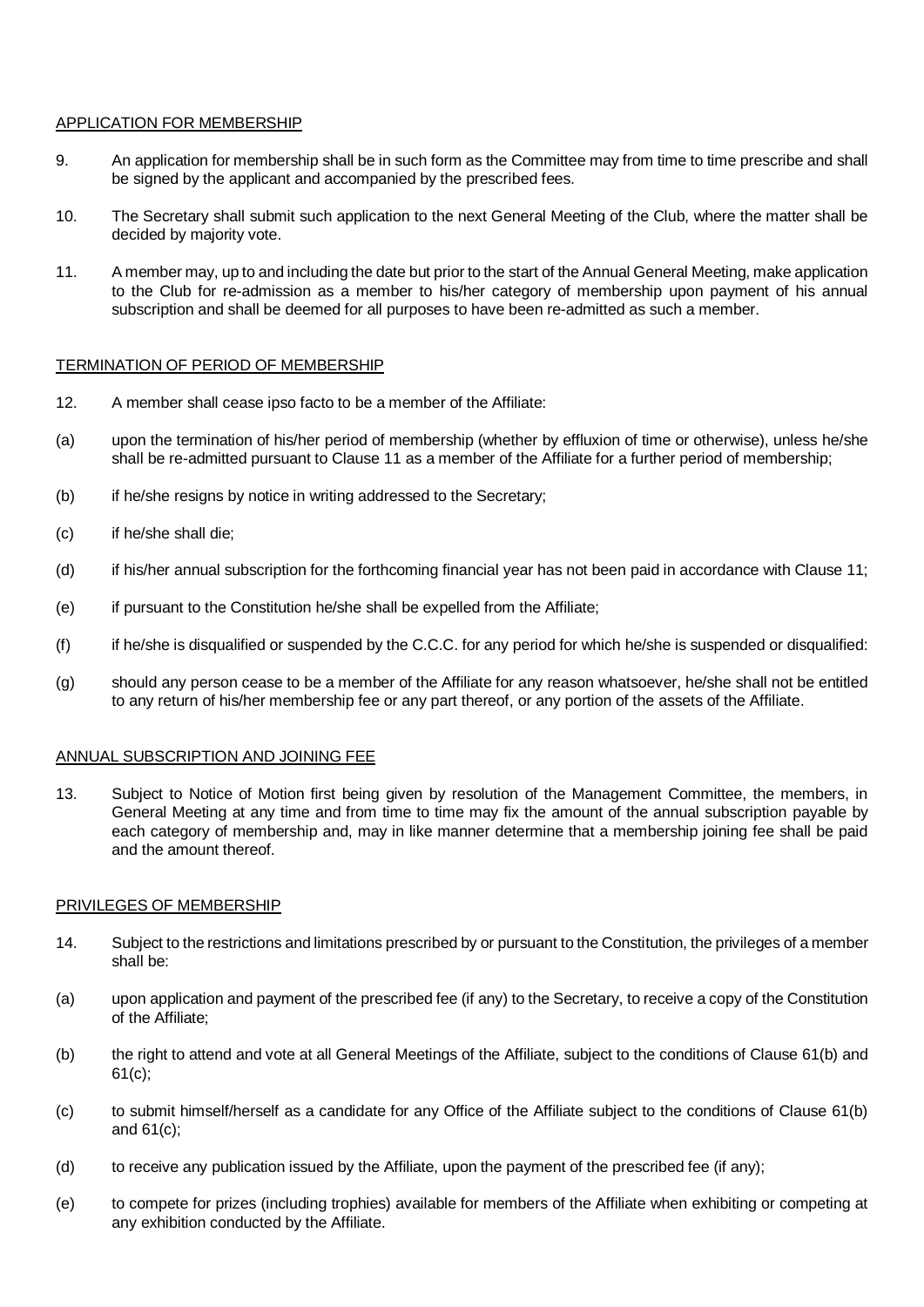15. A Junior Member shall be entitled to take part in the proceedings of a General Meeting but shall not be eligible to vote and shall not be eligible to hold office, but shall be entitled to exercise all other privileges of membership.

# CONDUCT OF MEMBERS

- 16. A Member, upon election to any category of membership, shall strictly observe and act in conformity with and not otherwise than in accordance with the Constitution of the Affiliate and Rules and Regulations of the C.C.C., and will uphold the honour of and use his/her best endeavours to further the objects of the Affiliate.
- 17. A Member shall furnish to the Management Committee such information within the knowledge of the Member as the Management Committee may from time to time require and within such time as the Management Committee may specify in respect of any act or omission on his/her part or of his/her agent or servant in and about his/her conduct at any exhibition or in respect of any matter dealt with or regulated by the Constitution of the Affiliate or Rules and Regulations of the C.C.C.
- 18A. Where a member is required to appear before the Management Committee or to supply information pursuant to Clause 17 or any other Clause of this Constitution and fails to do so, he/she shall furnish to the Management Committee a Statutory Declaration or other written explanation relating to the matter.
- 18B. If a member defaults in complying with any requirement of the Management Committee pursuant to Clause 17 and/or 18A, the Management Committee may in its absolute discretion proceed to inquire into the matter without further notice to the member.
- 19. If, upon such inquiry, the Management Committee is of the opinion that a member has wilfully infringed any of the Rules or Regulations of the C.C.C. and/or the Constitution of the Affiliate, or has been guilty of any conduct prejudicial to the Affiliate or to a member thereof, the Management Committee may call his/her attention to such infringement or conduct by a notice in writing addressed to such member and may call upon such member to show cause why he/she should not be expelled from the Affiliate or have his/her membership suspended.
- 20. If such member does not, within a period of fourteen days of the date of the aforesaid notice, either resign his/her membership or offer an explanation of the circumstances, either in person or in writing as he/she may elect to the Management Committee at a meeting thereof convened for that purpose, and if such explanation is not acceptable to the Management Committee, it may recommend to the members at the first General Meeting thereof convened subsequent to such inquiry that the member be suspended from Membership for such period as the Management Committee may think fit or that such member be expelled from the Affiliate and such recommendation shall be included in the notice convening the General Meeting. At such meeting, the member shall be entitled to be heard and to give his/her explanation of the circumstances and to call witnesses on his/her behalf.
- 21. If the recommendation of the Management Committee made under Clause 20 or an amendment thereof is approved by a Resolution passed by a majority of three-fourths of the members voting in person at such General Meeting, such member shall forthwith be suspended from membership for such specified period or expelled as the case may be, and he/she shall have no claim or right of recourse to litigation whatsoever against the Management Committee or any member thereof or against any member so voting.
- 22. Any member affected by a decision of the Management Committee and/or resolution passed in accordance with Clause 21 may appeal therefrom to the Committee of the Canine Control Council (Queensland) upon such conditions as that Committee may from time to time prescribe. In such event the decision of the Committee of the Canine Control Council (Queensland) shall be final and binding on all parties.

# ELECTED OFFICERS

23. The office Bearers for the time being of the Affiliate shall be:

(a) Office Bearers The President; ......Vice-Presidents;(Insert Number) The Treasurer; The Secretary;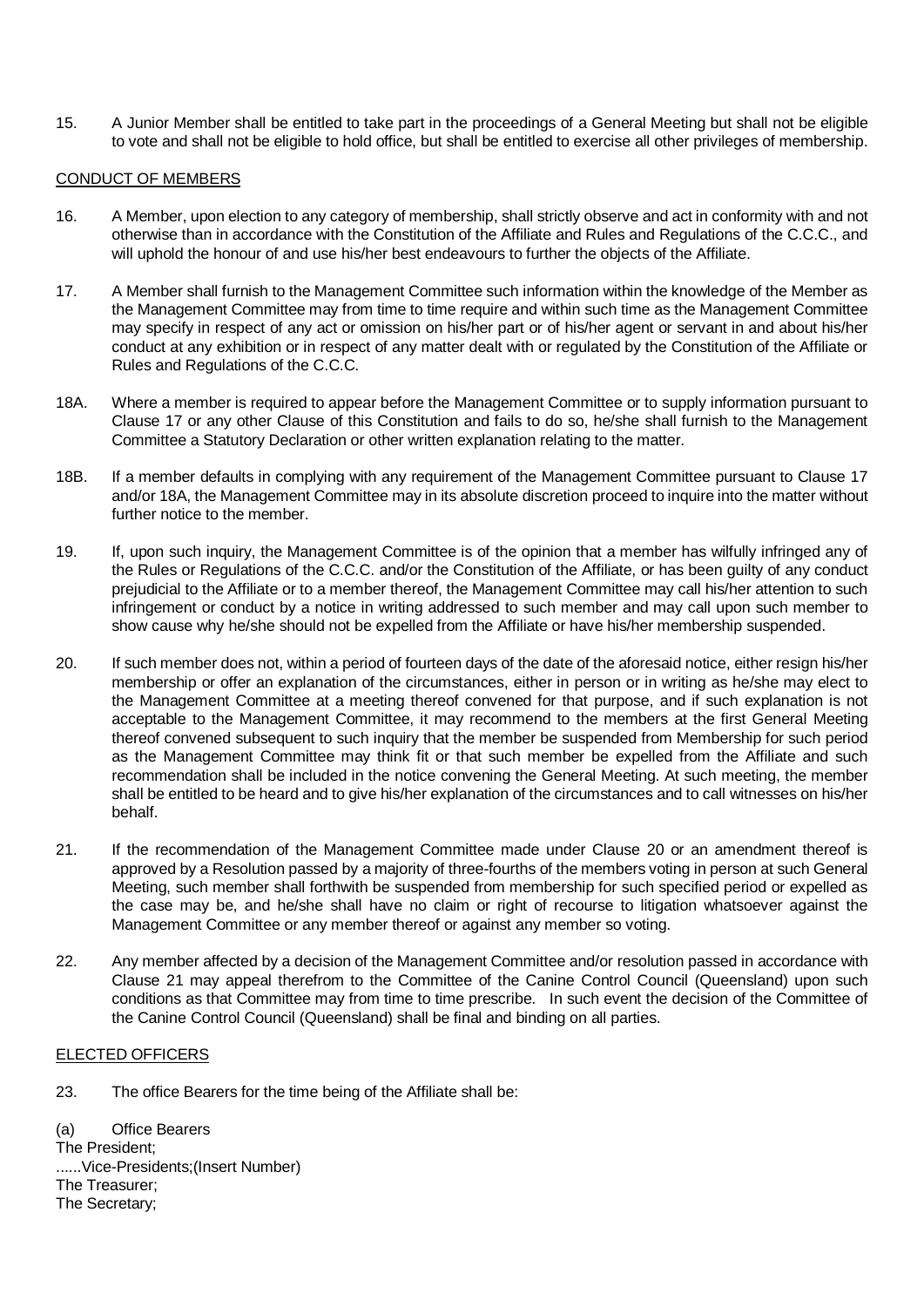- (b) ......Members of the Management Committee; (Insert Number)
- (c) Other Non-Committee appointments(List)

(See also Clause 65-66 Show/Trial Secretary/Manager, Publicity Officer)

## DUTIES OF SECRETARY

- 24. The secretary shall exercise and perform all the usual secretarial functions and generally attend to the secretarial work of the Club and in particular shall keep and maintain:
- (a) The roll of members;
- (b) Minutes of all proceedings of meetings of the Management Committee, and of the Affiliate;
- (c) All necessary records of the affairs of the Affiliate;
- (d) a complete record of awards made at all exhibitions conducted by the Affiliate, where necessary;
- (e) and shall forward to the Canine Control Council (Qld) within one month of the Annual General Meeting an audited Statement of Receipts and Expenditure and Balance Sheet of the Affiliate. The form of such reports is shown at Annex B, including Appendices 1,2,3 & 4, this document.

## DUTIES OF TREASURER

- 25. The Treasurer shall:-
- (a) receive all monies Paid to the Affiliate and cause the same to be paid into the banking account of the Affiliate kept for such purpose within fourteen days of the receipt thereof;
- (b) keep all necessary books of account and financial statements as shall be required by the Canine Control Council (Queensland);
- (c) prepare the Annual Accounts on current Canine Control Council forms and accompanying reports (ANNEX B);
- (d) submit financial statements to all constituted meetings of the Management Committee and of the Affiliate;
- (e) produce in General Meetings the Cash books, current Bank Statement(s) and/or Passbook(s) together with a reconciliation between Cash Book(s) and Bank Account(s);
- (f) keep vouchers for payments authorised by the Affiliate and the Management Committee;
- (g) keep a true and correct inventory of all property of the Affiliate.

#### MANAGEMENT COMMITTEE

- 26. There shall be a Management Committee consisting of the office bearers and not less than four nor more than six members all of whom shall be elected at the Annual Meeting or as provided in the Constitution.(See Clause 23)
- 27. The Management Committee shall manage and have the entire control of the affairs of the Affiliate subject to and in accordance with the provisions of the Constitution and any resolutions passed at a provisions of the Constitution and any resolutions passed at a General Meeting of members.
- 28. Not withstanding the foregoing, the members in General Meeting by resolution passed by a majority of members voting in person thereat may overrule a decision of the Management Committee, except a decision of the Management Committee to pay any account payable by the Affiliate, or by a resolution passed by a majority of the members voting in person thereat may instruct the Management Committee in the light of objections expressed by any members to any such decision to review the decision at its next meeting and make its further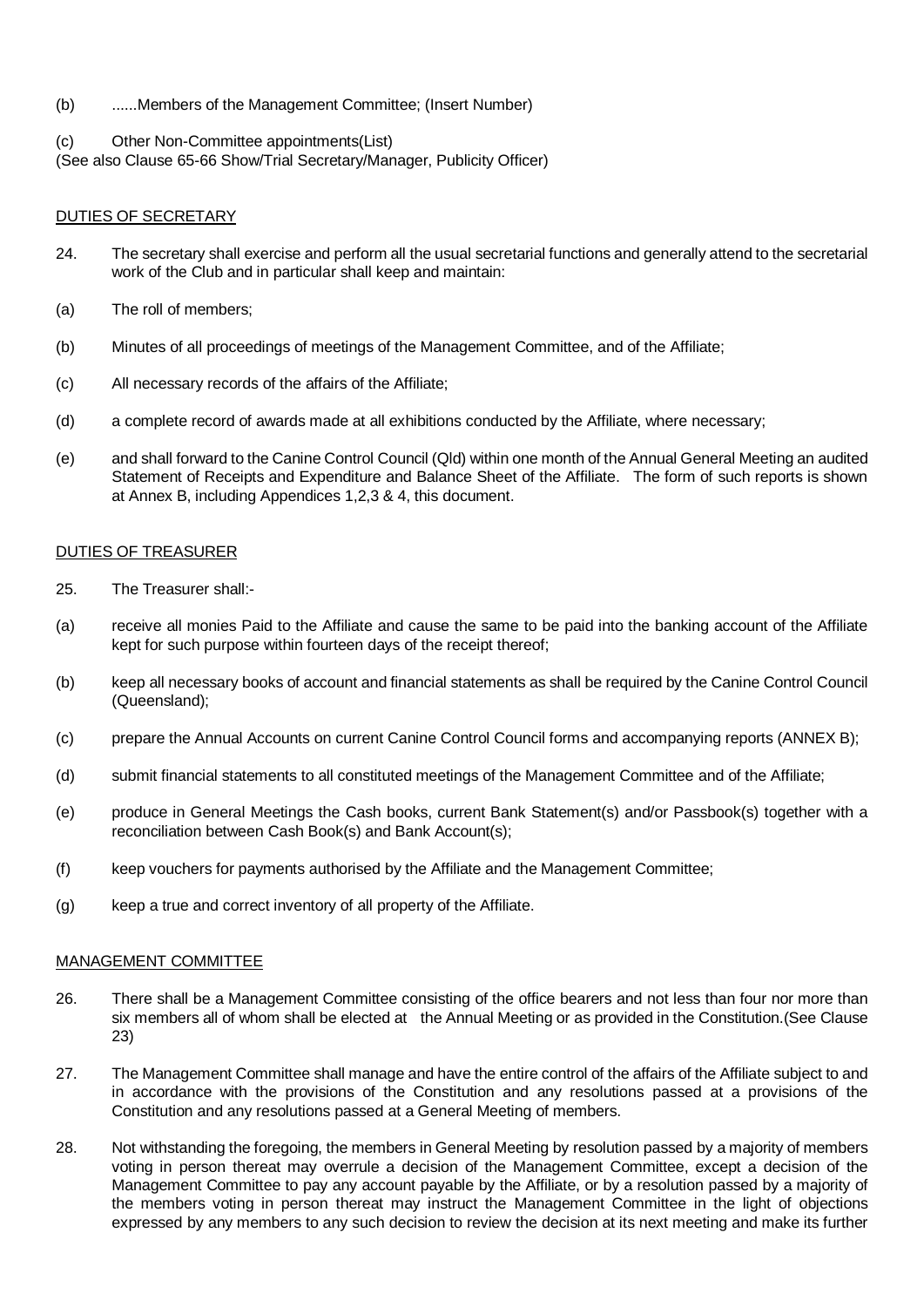recommendation to the members at the next General Meeting thereof.

# MEETING OF THE MANAGEMENT COMMITTEE

- 29. Meetings of the Management Committee shall be held at such place and at such time as the Management Committee from time to time determines but shall be held at least once in every two calendar months.
- 30. The Secretary or his/her representative shall attend all meetings of the Management Committee. The minutes of such meetings signed by the Chairman thereof or by the Chairman of a confirmatory meeting, shall be accepted as sufficient evidence of the proceedings of such meeting.
- 31. At every meeting of the Management Committee a simple majority of members elected and/or appointed to the Management Committee as at the close of the last General Meeting of the members, shall constitute a quorum.
- 32. The Secretary shall call a meeting of the Management Committee whenever requested so to do by the President or by not less than three members of the Management Committee.
- 33. The President, or in his/her absence or if he/she shall be unwilling to act, a Vice-President present, or if present he/she shall be unwilling to act, then a member of the Management Committee elected by the members thereof present in person shall be the Chairperson of a meeting of the Management Committee.
- 34. A member of the Management Committee shall not vote in respect of any contract or proposed contract with tha Affiliate in which he/she is interested or in respect of any matter arising thereout and if he/she does so vote, his/her vote shall not be counted.
- 35. All acts done by a meeting of the Management Committee or of a Sub-Committee thereof or of a Sub-Committee appointed by the members or by any person acting as a number of the Management Committee or of a Sub-Committee not withstanding that it is afterwards discovered that there was some defect in the appointment of the Management Committee or of a Sub-Committee or of any person acting as aforesaid, or that the members of the Management Committee or any of them or of a Sub-Committee were disqualified, shall be as valid as if any such person had been appointed and was disqualified to be a member of the Management Committee or of such Sub-Committee.
- 36. A resolution in writing signed by all members of the Management Committee for the time being entitled to receive notice of a meeting of the Management Committee shall be as valid and effectual as if it had been passed at a meeting of the Management Committee duly held and convened. Any such resolution may consist of several documents in like form each signed by one or more members of the Management Committee.
- 37. A member of the Management Committee absenting himself/herself from three consecutive Management Committee meetings without leave of the Management Committee shall ipso facto cease to be a member of the Management Committee, and if an Office Bearer he/she shall ipso facto also cease to hold his/her office.
- 38. A casual vacancy occurring amongst members of the Management Committee may be filled by the Management Committee at its next meeting and the member so appointed shall hold that office until his/her appointment is confirmed by the members at the next General Meeting or the vacancy is otherwise filled by the members at a General Meeting.

# ELECTION OF OFFICE BEARERS AND MANAGEMENT COMMITTEE

- 39. The Officer Bearers, other Members of the Management Committee, and Non Committee appointments shall be elected annually at the Annual General Meeting and shall take office immediately upon election.
- 40A. Nominations of members proposed as Office Bearers, or as other members of the Management Committee, shall be made in writing to the Secretary at least twenty-one days before the date of the Annual General Meeting, and shall be signed by at least one member and the nominee, all of whom must be Financial members for the nomination year, prior to signing the nomination form. No person shall be eligible for election unless he/ she is a financial member of the Affiliate, a financial member of the C.C.C. and complies with the conditions of Clause 61B and 61C.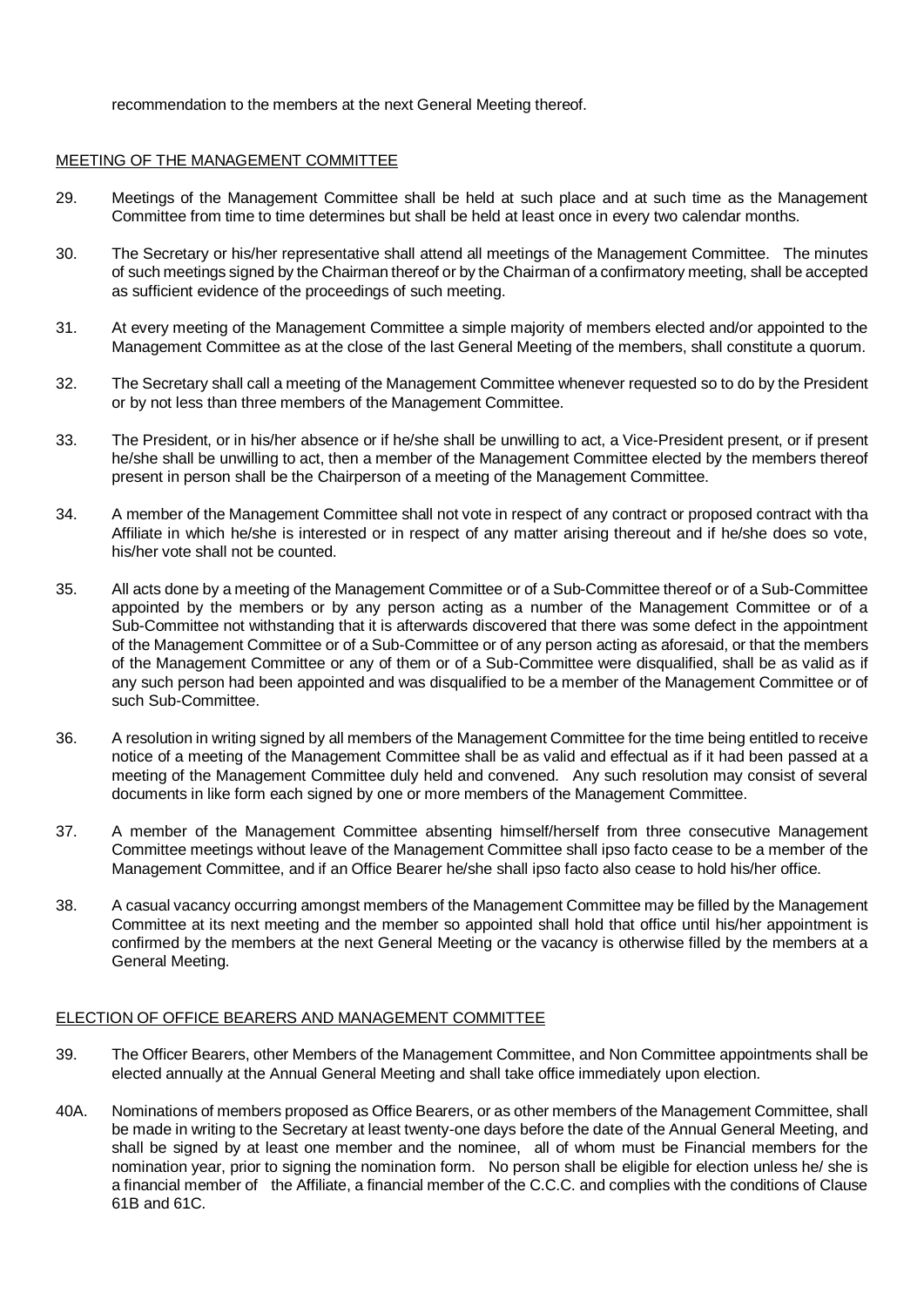- 40B. Nominations of members proposed for Non-Committee appointments other than Show/Trial Secretary/Manager(Clause 65) and Publicity Officer(Clause 66) will be made orally at the Annual General Meeting. Financial members of the Club may propose and second, orally, sufficient Financial Members to fill any such office, provided the members comply with the Conditions of Clauses 61(b) and 61(c).
- NOTE Membership of the C.C.C. is optional for all Non-Committee appointments except for those involved in the conduct of shows eg Show Secretary.
- 41. A list of all nominations, made in accordance with Clause 40A, in alphabetical order or by "lot", shall be sent or delivered to each of the members at least seven days prior to the holding of the Annual General Meeting.
- 42. If there be not a nomination for the office of President,Vice-President, Secretary or Treasurer or if a member nominated for such office declares at the Annual General Meeting verbally or in writing that he/she is unwilling to stand for that office, or if the number of members required for election as members of the Management Committee are not nominated, the members may propose and second orally, at the Annual General Meeting, sufficient members to fill any such office.
- 43. If there be more than the required number of members nominated for the election to any office, an election by ballot shall take place, but if there be only the requisite number, the Chairperson shall declare those nominated to be duly elected.
- 44. The election of the office bearers and members of the Management Committee shall be by secret ballot:
- (a) cast by members present at the Annual General Meeting and eligible to vote thereat, except that for Specialist Breed Clubs, and only where such a Club has previously minuted a Club decision to accept postal votes for the election of Office Bearers, postal votes will be permitted for the election of Office Bearers, provided that the following conditions are met:

(1) the voting member resides in Queensland and at a distance of not less than 50 kms from the meeting venue

- (2) the vote is received by the Secretary not less than 24 hours prior to the date of the meeting.
- (b) For the purposes of the ballot, a Returning Officer may be appointed by the members at the Annual General Meeting prior to the election of Office Bearers. If not so appointed, not less than two scrutineers shall be appointed by the members, and as the business of the Annual General Meeting, prior to the election of Office Bearers.
- (c) Each member wishing to participate in the ballot shall strike out from the voting paper all names in excess of the number of positions vacant and ballot papers containing a greater or lesser number of candidates to be elected shall be invalid.
- (d) After the appointment of the Returning Officer and/or the scrutineers, the Returning Officer and/or the scrutineers shall count or cause to be counted by the said persons the votes cast by members.
- (e) The Returning Officer and/or the scrutineers shall declare the result of the ballot immediately after the votes have been counted, and in the event of an equality of votes in favour of any candidate which could affect the election of a candidate, the members at the Annual General Meeting shall elect one of such candidates to fill the vacancy for which he was nominated by a Resolution passed by a simple majority of members present and voting thereon.
- (f) If any question shall arise as to the validity or invalidity of a voting paper, or whether any particular member has or has not been elected to any particular office, a statement by the returning Officer that the relevant voting paper is or is not valid or that a particular member has or has not been elected to a particular office shall be conclusive.

# SUB-COMMITTEES

45A. The Management Committee or the members at a General Meeting may at any time and from time to time appoint a Sub-Committee from amongst the-members of the Management Committee or the members for such purpose and with authority to exercise such powers and duties as the Management Committee in its discretion may recommend, save and except the power to refuse or return any entry as precluded by C.C.C. Rules and the members thereof shall hold office during the pleasure of the members.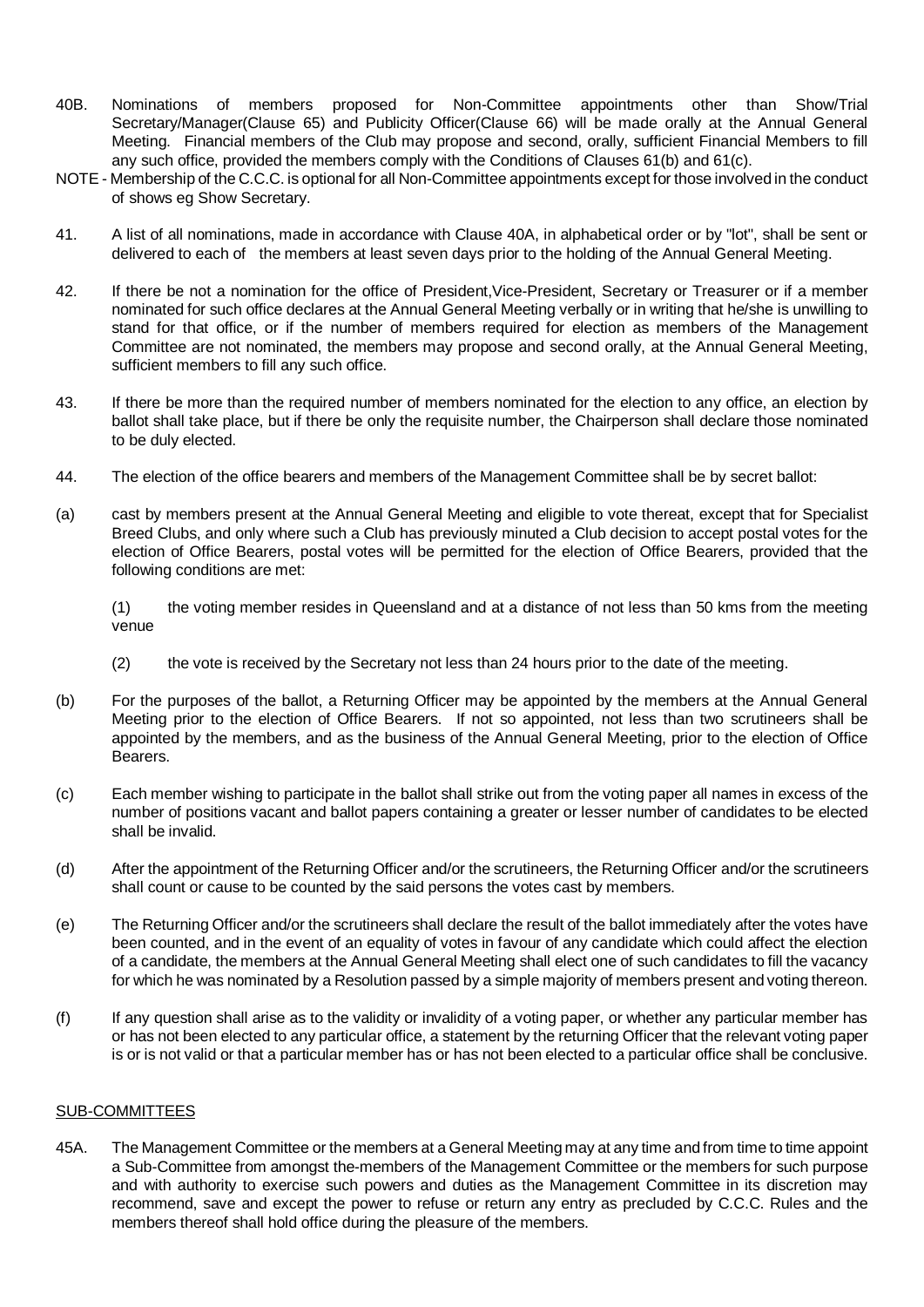- 45B. The quorum for a Sub-Committee shall be such number thereof as shall be determined by the Management Committee or members at the time of its election, who may in like manner appoint a Chairperson thereof provided that if a Chairperson is not so appointed or is absent or unwilling to act, the members of the Sub-Committee shall appoint one of their number to be Chairperson.
- 45C. The Management Committee or any such Sub-Committee may co-opt additional members to assist in its duties.
- 45D. The President and Secretary shall automatically be ex officio members of all Sub-Committees.

## RULINGS AT MEETINGS

46. All questions arising at a General Meeting or at a meeting of the Management Committee or of a Sub-Committee, other than questions of order or procedure which shall be decided by the Chairperson, shall be decided by the majority of votes cast at such meeting and in the case of equality of votes, the Chairperson shall have a casting vote.

## GENERAL MEETING OF MEMBERS

- 47. The Annual General Meeting of members of the Affiliate shall be held within three months of the end of the financial year. The business to be transacted at the Annual General Meeting shall be:
- (a) to note apologies for non-attendance;
- (b) to appoint a Returning Officer and/or two scrutineers as required under Clause 44(b) of this Constitution;
- (c) to confirm the Minutes of the preceding Annual General Meeting;
- (d) to transact business arising out of such Minutes;
- (e) to receive and adopt the accounts of the Club and the accompanying reports thereon:
- (f) to check the number of Life and Financial Members present and eligible to vote;
- $(q)$  to receive from the returning officer pursuant to Clause  $44(d)$ , or the President pursuant to Clause  $43$ , the result of the ballot for the election of the office bearers and of members of the Management Committee or pursuant to Clause 42, to elect office bearers, Management Committee or Non-Committee members;
- (h) to appoint a qualified Auditor;
- (i) to receive the Annual Report and transact any other business required by the Constitution to be transacted;
- (j) to transact any other business written notice of which shall have been given to the members at least seven days prior to the date of such meeting;
- (k) subject to the approval of a majority of the members present at the meeting, to transact any further business which may be brought forward at that meeting.

#### GENERAL MEETING OF MEMBERS

- 48. An Ordinary General Meeting of the Affiliate shall be held at such time and at such place as the members at the preceding meeting shall determine or if not so determined as shall be convened pursuant to the Constitution.
- 49A. The business of an ordinary General Meeting shall include the following:-
- (a) to note apologies for non-attendance;
- (b) to confirm the Minutes of the preceding ordinary General Meeting;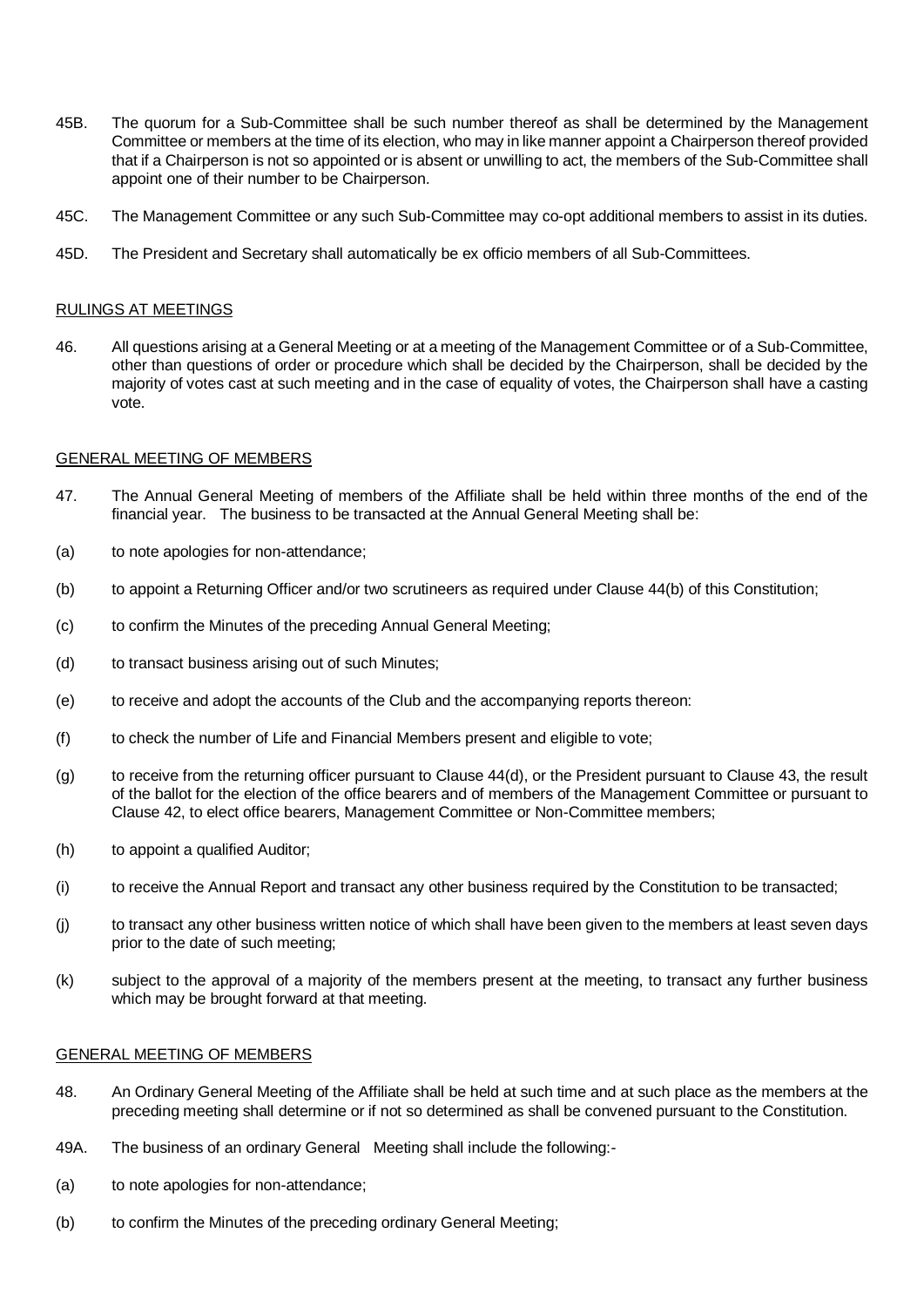- (c) to transact business arising out of such Minutes;
- (d) to receive the reports of the Management Committee, the Secretary and the Treasurer and any other such reports as may be required to be given;
- (e) to receive the reports of Sub-Committees;
- (f) to elect new members;
- (g) to consider and deal with business deferred from the previous meeting;
- (h) to consider and deal with motions of which due notice has been given;
- (i) to consider and deal with correspondence received since the previous General Meeting;
- (j) to receive notices of motions;
- (k) to consider and deal with motions of which notice has not been given;
- (l) to hear through the Chairperson's answers to questions from members and, where appropriate, to deal with the subject matter thereof;
- (m) to deal with such other business as the Chairperson or the majority of members present may allow.
- 49B. A member of the General Meeting shall not vote in respect of any contract or proposed contract with the Affiliate in which he/she is interested or in respect of any matter arising thereout and if he/she does, his/her vote shall not be counted.

#### SPECIAL GENERAL MEETING OF MEMBERS

- 50. A Special General Meeting shall be convened by the Secretary at the direction of the President or of the Management Committee or on the written request of not less than ten members.
- 51. The business to be transacted at a Special General Meeting shall be set out in the notice convening the meeting, and no other business shall be transacted thereat or at any adjournment thereof.

#### QUORUM

- 52. The quorum at an Annual General or a General Meeting shall be such number being not less than ten members present in person or such greater number as the members from time to time shall determine.
- 53. The President or in his absence or if he shall be unwilling to act, the Vice-President, or if there shall not be a Vice-President present or if present he/she shall be unwilling to act, then a member elected by the members present in person shall be the Chairperson of such a meeting.

## NOTICE OF GENERAL MEETINGS

- 54. Every General meeting shall be convened by notice given by the Secretary to each member of the Affiliate specifying the date, time and venue of such meeting as prescribed in Clause 56. The signature to any such notice may be written, stamped, impressed, typed or printed.
- 55. At least seven days prior notice shall be given in respect of each such meeting.
- 56. Notice of a General Meeting shall be deemed to have been given to each member if it is published in the Affiliate's Newsletter or Journal or such other publication as prescribed by members at the first General Meeting for the year, provided that such publication is made and received by the members not later than seven days prior to the date of the meeting or if it is served upon him/her personally or if it is sent through the post-addressed to such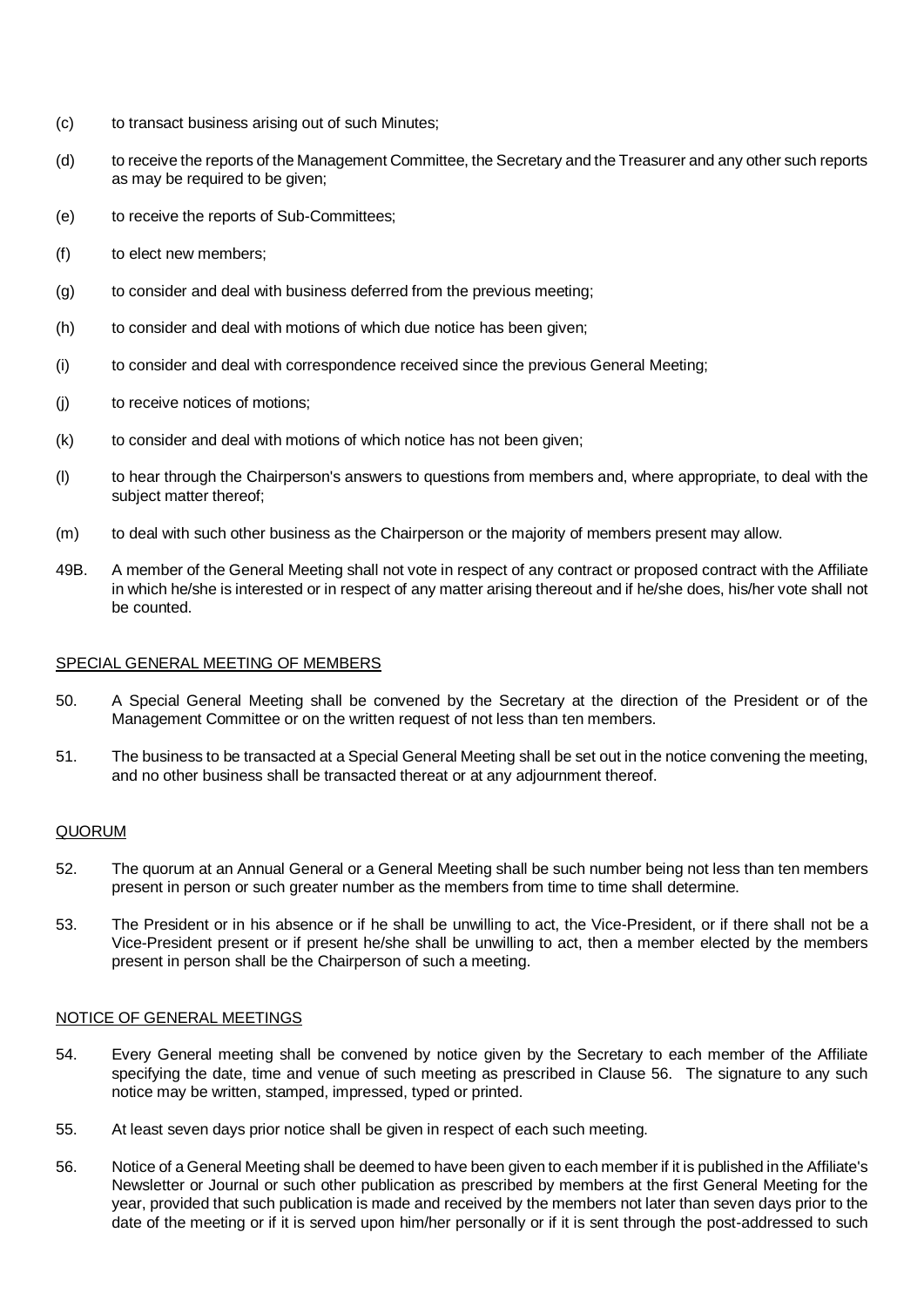member at the address furnished by him/her to the Secretary or at his/her last address known to the Secretary. A Notice sent to one of a dual membership shall be deemed for all purposes to have been Notice given to each of such members.

- 57. The accidental omission to give Notice to a member or if a member shall fail to receive a Notice sent as aforesaid shall not invalidate a General Meeting.
- 58. A Notice sent by post shall be deemed to have been served on the following working day to that on which it is posted.

## ADJOURNMENT OF MEETING

- 59. If at a General Meeting or at a Management Committee or Sub-Committee Meeting a quorum shall not be present after the lapse of thirty minutes from the appointed time thereof, the meeting shall thereupon lapse. Should a meeting lapse, urgent Affiliate business may be transacted by the Office Bearers, but must be ratified at the next General Meeting.
- 60. A General Meeting of members or a meeting of members of a Management Committee or of a Sub-Committee shall have the power to adjourn its proceedings from time to time for any period not exceeding, at any one time, one month.

## VOTING OF MEMBERS

- 61A. At meetings of members or of the Management Committee or of a Sub-Committee the mode of voting shall in the first instance be by a show of hands, or if required by not less than two members, by an actual division or by ballot and the Chairperson shall have an ordinary and in the case of equality of the primary vote also a casting vote and all questions shall be decided by the majority of votes of the members voting in person at any such meeting, provided that on a resolution relating to the election of the Office Bearers or of the Management Committee or Non-Committee members or relating to the expulsion of members, the foregoing shall not apply and in lieu thereof votes shall be taken in accordance with the relevant clause of the Constitution
- 61B. Every member who was a financial member of the Affiliate for not less than three months of the financial year preceding the Annual General Meeting and is currently a financial member shall be entitled to vote at the Annual General Meeting and shall be eligible to nominate or to be nominated as an office bearer, or member of the Management Committee.
- 61C. No person becoming a member between the closing date of the financial year preceding the Annual General Meeting and the date of the Annual General Meeting shall be eligible to vote at the Annual General Meeting, nominate or be nominated as an office bearer or member of the Management Committee.
- 61D. In all matters not covered by this Constitution the rules of common debate shall apply provided always that the best interests of the general members of the Affiliate be served and general members have the right to vote in favour of or against any Management Committee decision.
- 61E. Motions of DISSENSION FROM THE PRESIDENT'S and/or CHAIRPERSON'S-RULING PROCEDURE-ACTIONS - ETC.
- In the event that a dissension vote be carried by a 60% majority at any meeting of the Affiliate, the Chairperson shall be bound to adopt such ruling - procedures - actions - as decided by said vote, and further, immediately such dissension vote be moved and seconded the Chairperson shall immediately vacate the chair to enable correct and proper discussion and voting procedures to follow. Members present are then entitled to elect their own choice of interim Chairperson to preside during the time that this matter only is discussed and determined, whereupon the Chairperson shall resume the chair.
- 61F. The following motions of censure may be put:
- (a) CENSURE OF PRESIDENT'S and/or CHAIRPERSON'S RULING-PROCEDURE-ACTIONS,Etc;
- (b) CENSURE OF OFFICE-BEARER and/or COMMITTEE-RULING-PROCEDURE- ACTIONS,Etc;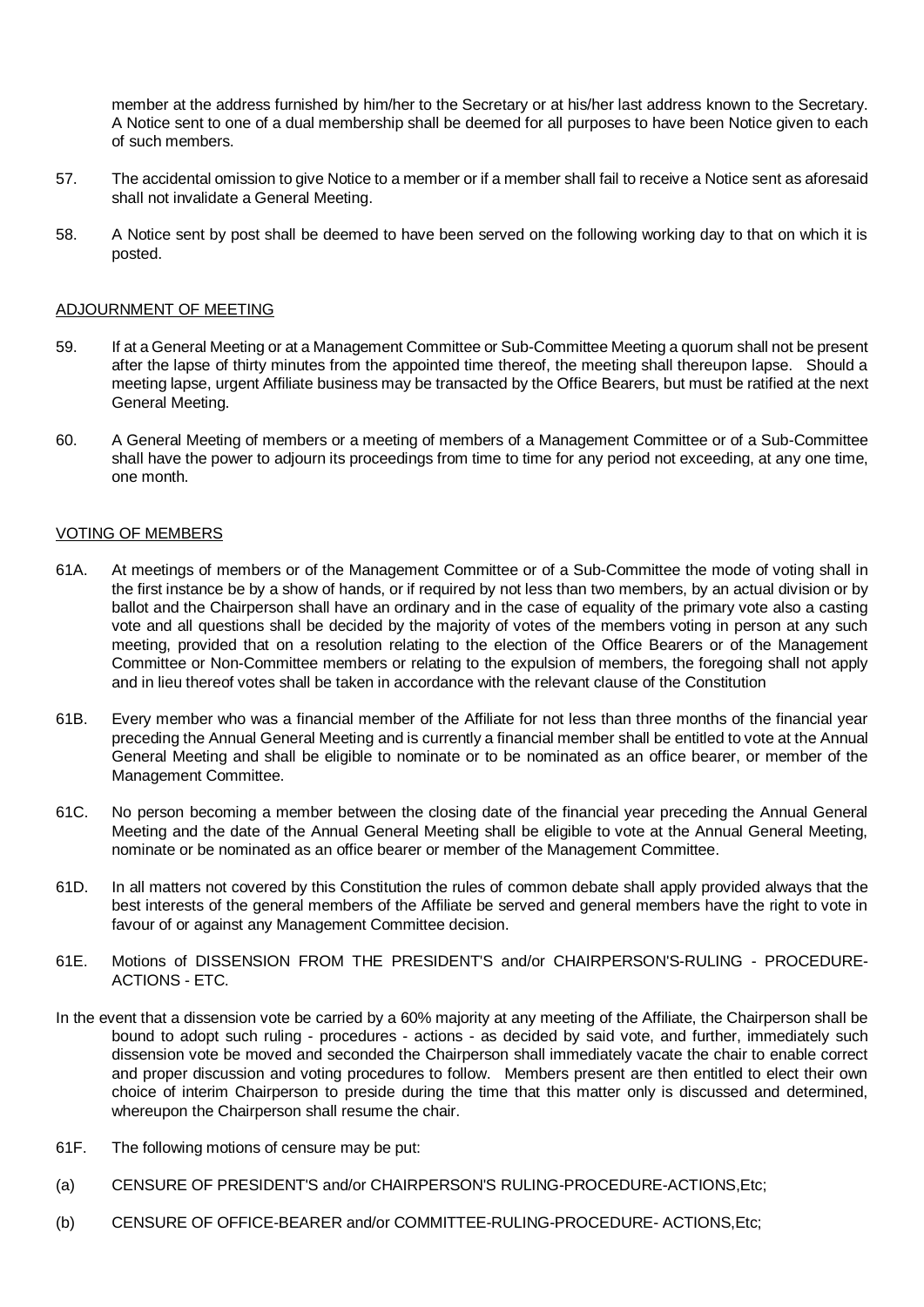# (c) CENSURE OF A GENERAL MEMBER'S ACTION -CONDUCT, Etc.

- In the event that a censure motion be moved, seconded and carried by a 60% majority at any meeting of the Affiliate, the person or persons against whom the vote be taken shall be considered censured and all relevant details shall be minuted. (It must be understood that a censure motion does not automatically mean a loss of position from the Management Committee or a loss to a general member of his/her usual and accepted rights.)
- 61G. MOTIONS OF NO CONFIDENCE may be put against :
- (a) any office bearer or office bearers,
- (b) any Management Committee member.
- (c) the entire Management Committee (to also include office bearers).
- Notice of motion of "no confidence" must be made in writing signed by the persons moving and seconding the motion and handed to the Secretary. The Secretary shall convene a special meeting to be held within thirty days from the date of receipt of the Notice of Motion, and advise all members in writing within seven days allowing members at least fourteen clear days notice of the meeting. Proof of posting of the Notice to the members last registered address with the Affiliate shall be deemed sufficient proof of the member being notified.
- In the event that a vote of "no confidence" be moved, seconded and carried by a 60% majority of persons present in person at the meeting specially convened to discuss the motion such person or persons against whom the motion was carried shall immediately forfeit his/her/their position as an office bearer(s) or Management Committee member and any such person(s) shall not be allowed to accept nomination for the Management Committee or as office bearer or for any Sub-Committee for a period of twelve months from the date of such motion. The members present upon such vote of no confidence being carried, are then entitled if they so desire, to select a replacement or replacements for the position or positions hereby rendered vacant.

# **TRUSTEES**

62. The members in Annual General Meeting shall appoint not less than three Trustees and, until otherwise determined, the President, Secretary and Treasurer for the time being in office shall be the Trustees and shall hold all property of the Club real and personal on behalf of the members.

## PROPERTY

63. The income and property of the Affiliate whencesoever derived shall be used and applied solely in promotion of its objects and in the exercise of its powers as set out herein and no portion thereof shall be distributed, paid or transferred directly or indirectly by way of dividend, bonus or otherwise by way of profit to or amongst the members of the Affiliate provided that nothing herein contained shall prevent the payment in good faith of interest to any such member in respect of moneys advanced by him/her to the Affiliate.

#### FINANCIAL YEAR

64. The financial year of the Affiliate shall commence on the first day of .............. in each year, and terminate on the last day of.............. the next/current year. Members fees to be payable on or before nominating or being nominated for an elected office in the Club. (See Clauses 40 and 40A or prior to the Annual General Meeting (Clause 11).

#### SHOW SECRETARY AND/OR SHOW MANAGER

65. The Members, at a General Meeting (or the Management Committee in lieu thereof) may appoint a Show or Trial Secretary and/or a Show or Trial Manager, as appropriate. These appointees MUST be members of the C.C.C.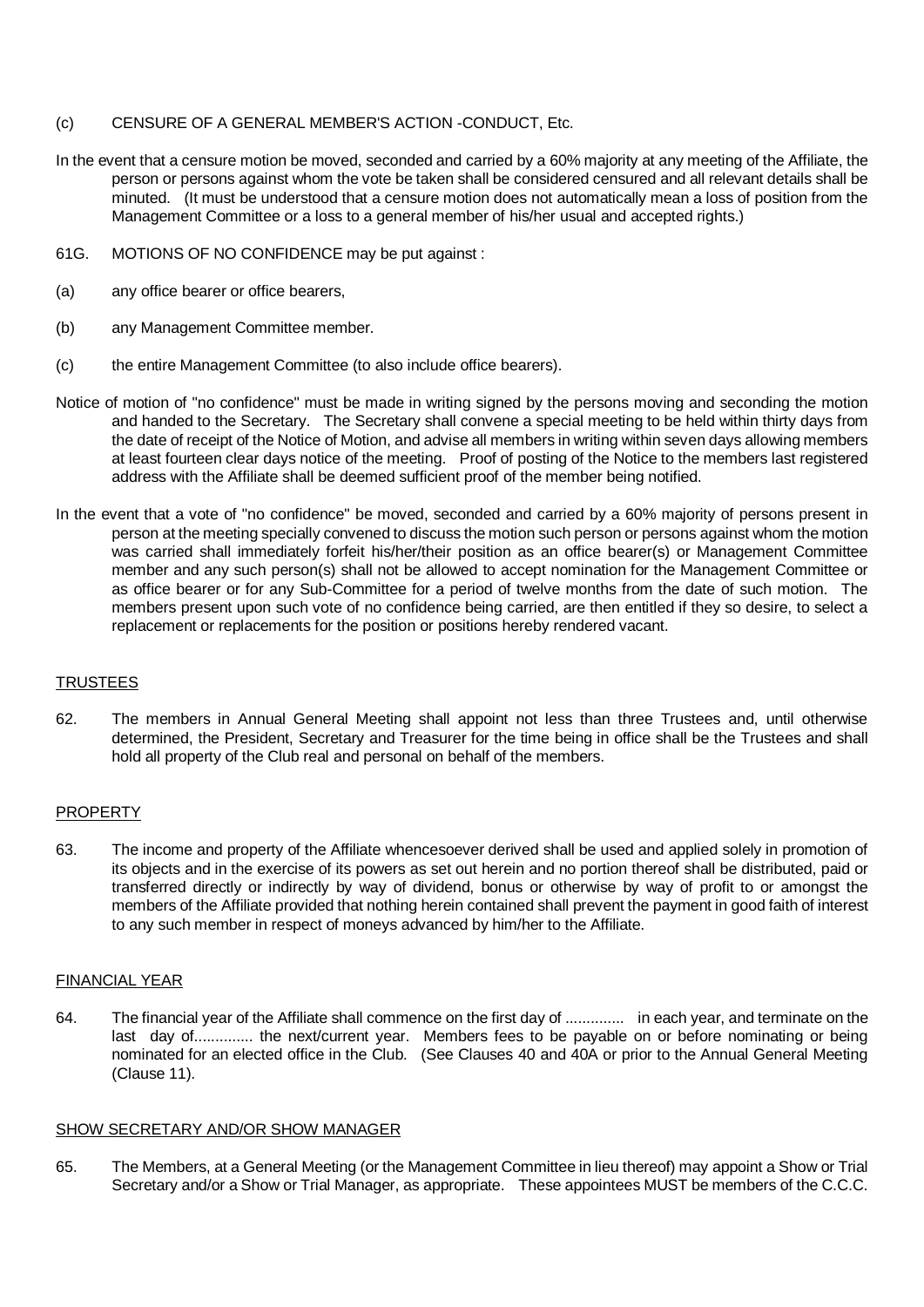# PUBLICITY OFFICER

66. The members, at a General Meeting or the Management Committee in lieu thereof, may appoint a Publicity Officer whose duties shall be determined by the Management Committee and/or members at a General Meeting.

# BANKING ACCOUNT

- 67. The Management Committee shall cause a banking account to be opened with a recognised Bank and be kept in the name of the Affiliate.
- 68. All cheques payable to the Affiliate and monies received on behalf of the affiliate shall be deposited to the credit of the Affiliate's banking account, all monies payable on behalf of the Affiliate amounting to \$20.00 or upwards, with the exception of prize money, shall be paid by cheque drawn upon the Affiliate's bankers which shall be signed by the Treasurer or in his/her absence his/her authorised deputy and any one of the office bearers authorised to sign on behalf of the Affiliate. Notice of every such authority or change thereof shall be given to the Affiliate's bankers forthwith whenever the need shall arise. Where an amount less than \$20.00 is paid in cash, the Treasurer, or his/her authorised deputy, shall ensure a receipt is obtained at the time of the transaction.

#### ACCOUNTS/DOCUMENTS

- 69. The Treasurer shall cause to be kept true accounts of all monies received, of all payments made by or on behalf of the Affiliate, and of all assets and liabilities, the manner in which income and expenditure of the Affiliate has been dealt with, which at all times shall show the true financial position of the Affiliate.
- 70. The Affiliate's books of account, documents, instruments of title and securities shall be kept at such place of security as the members in General Meeting, or the management Committee in lieu thereof, shall determine.

#### AUDIT AND AUDITOR

- 71. The members at the Annual General meeting shall appoint each year a qualified auditor to be the auditor of the Affiliate and a person so appointed shall hold that office until the next Annual General Meeting. A casual vacancy occurring in the position or Auditor shall be filled by the Management Committee.
- 72. Notice of the nomination of any person other than a retiring Auditor for appointment as Auditor shall be given to the members not less than seven days before the Annual General Meeting at which the appointment of Auditor is to be made.
- 73. A person shall not be appointed or act as Auditor of the Affiliate if he is a member or an employee of the Affiliate.

#### PATRON

74. The members at the Annual General Meeting may elect until otherwise determined by them not more than three persons to be Patrons of the Affiliate. A Patron shall be entitled to attend a General Meeting of the Affiliate an by invitation of the President to address the members thereat, but is not permitted to vote unless a financial member or life member of the Affiliate.

#### CLUB JOURNAL

- 75. The members in General Meeting by a resolution passed by a simple majority of those voting in person thereat may authorise the publication of Affiliate Journal under such name and subject to such terms and conditions and containing (subject to editorial policy for the time being of the Canine Control Council (Queensland) such subject matters as that members may determine as aforesaid from time to time.
- 76. The amount applicable to the Affiliate Journal subscription may be included in the annual membership subscription, but shall be set apart and separately accounted for in the annual accounts.